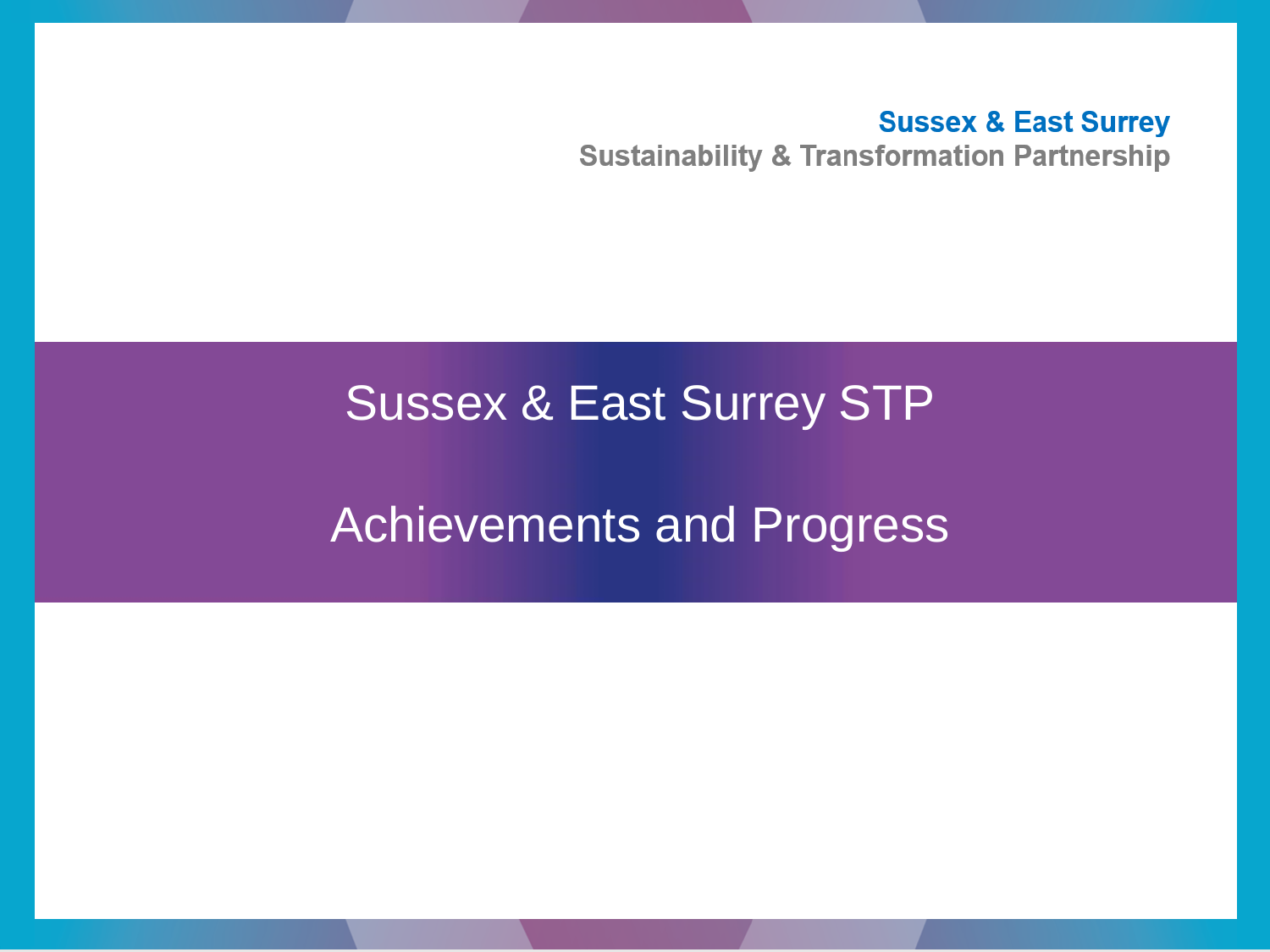#### **Sussex and East Surrey STP has made significant progress in all four of the core domains of the Integrated Care System progression model**

**Overview: ICS Progression Model domains**

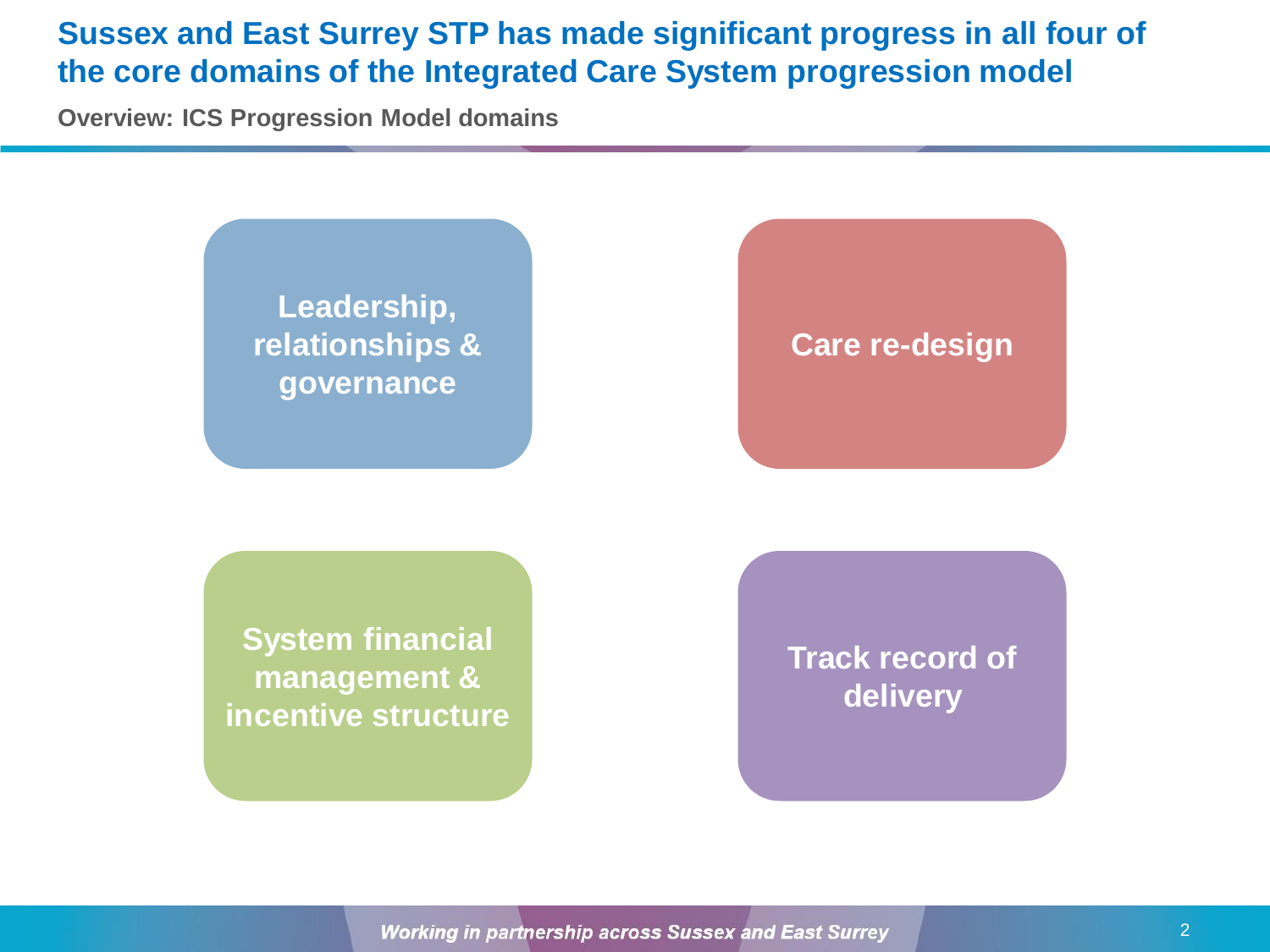## **The STP has achieved a significant improvement in overall financial position against a background of national decline**

**System financial management & incentive structure: Financial improvement** 



#### STP Surplus/Deficit\* compared to national average





• CCG financial outturn calculations: Source: NHS England Financial Performance Report for Q4 17/18 and Q2 18/19. Forecast Surplus/Deficit calculated using in year allocation and forecast expenditure.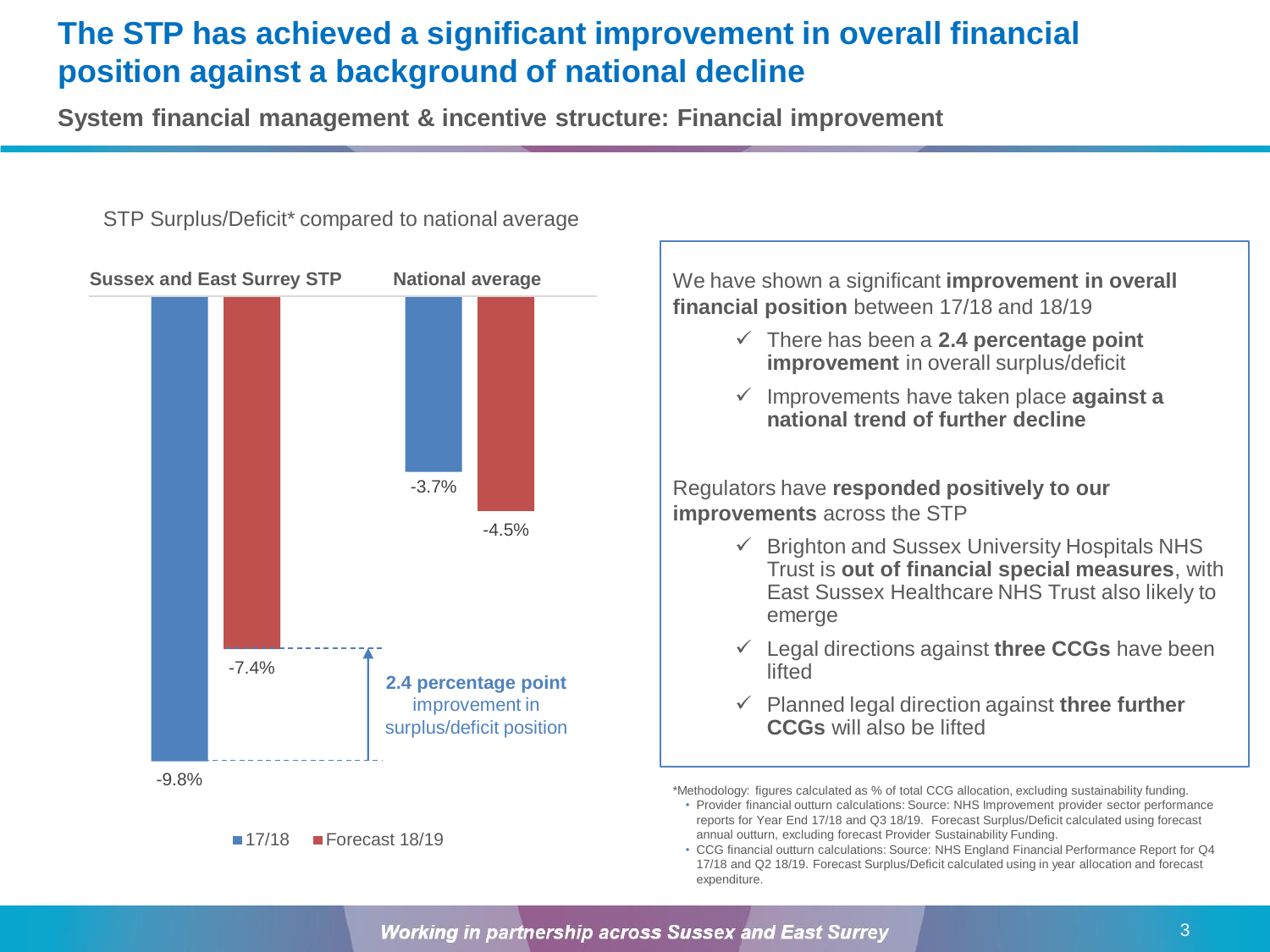#### **Between 2017/18 and 2018/19, we improved our financial position more than any other STP**

**System financial management & incentive structure: Financial improvement** 

**STPs with greatest percentage point improvement between '17/18 and forecast '18/19 financial positions** **Percentage point change between '17/18 and forecast '18/19 financial positions\*** 

| <b>Sussex and East Surrey STP</b>                     | 2.35%    |
|-------------------------------------------------------|----------|
| Bristol, North Somerset and South Gloucestershire STP | 2.35%    |
| East London Health & Care Partnership                 | 2.19%    |
| South West London Health & Care Partnership           | $1.85\%$ |
| Shropshire and Telford and Wrekin STP                 | $1.74\%$ |
| Staffordshire and Stoke on Trent STP                  | $1.09\%$ |
| Kent and Medway STP                                   | $0.97\%$ |
| Surrey Heartlands Health & Care Partnership           | 0.88%    |
| Bedfordshire, Luton and Milton Keynes STP             | $0.71\%$ |
| Lincolnshire STP                                      | በ 58%    |

\*Methodology: figures calculated as % of total CCG allocation, excluding sustainability funding.

• CCG financial outturn calculations: Source: NHS England Financial Performance Report for Q4 17/18 and Q2 18/19. Forecast Surplus/Deficit calculated using in year allocation and forecast expenditure.

**Working in partnership across Sussex and East Surrey** 

<sup>•</sup> Provider financial outturn calculations: Source: NHS Improvement provider sector performance reports for Year End 17/18 and Q3 18/19. Forecast Surplus/Deficit calculated using forecast annual outturn, excluding forecast Provider Sustainability Funding.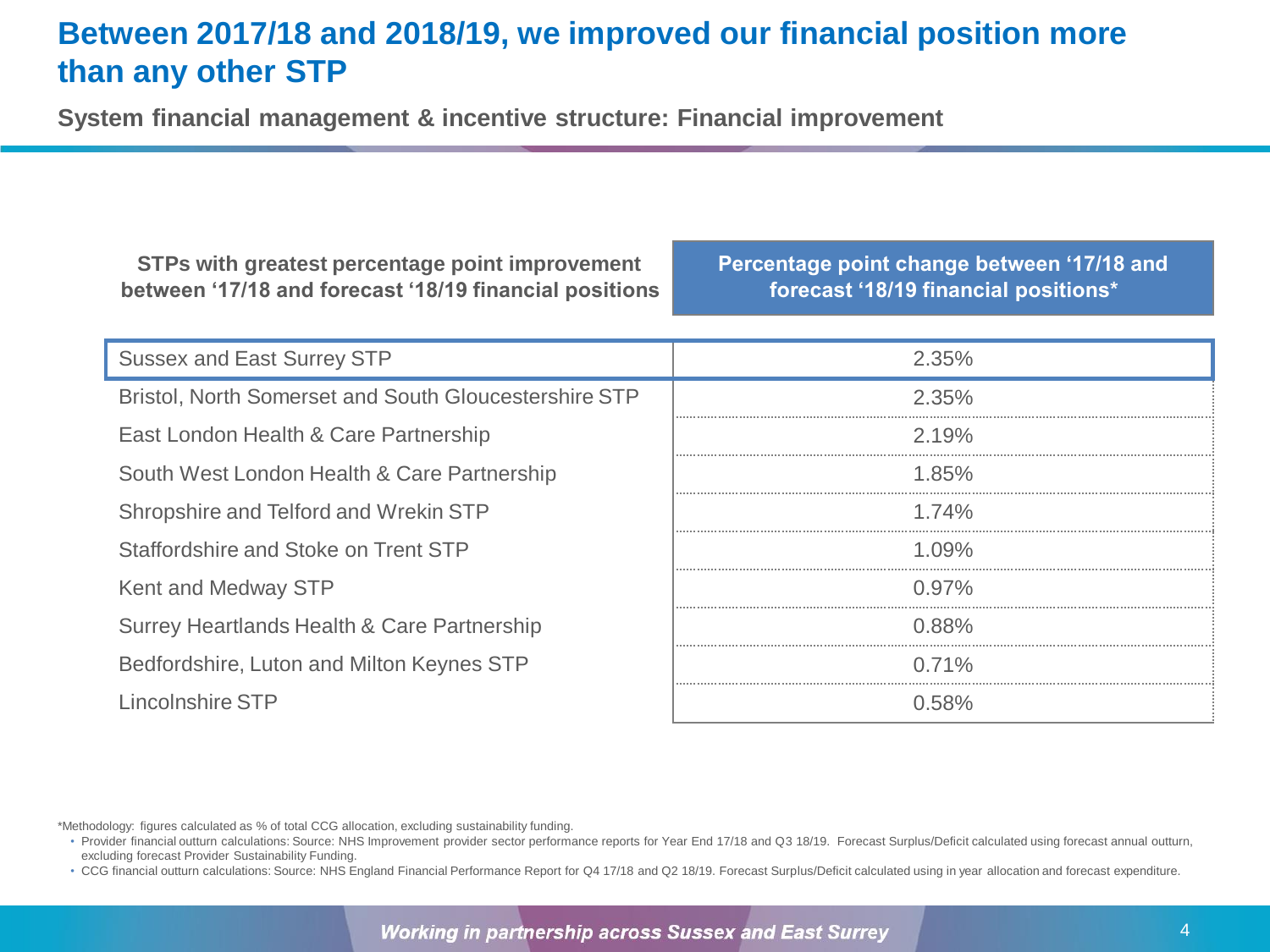#### **Our collaborative approach and sharing of best practice has led to widespread improvement in care quality across the system**

**Track record of delivery: Provider CQC ratings** 



**Working in partnership across Sussex and East Surrey**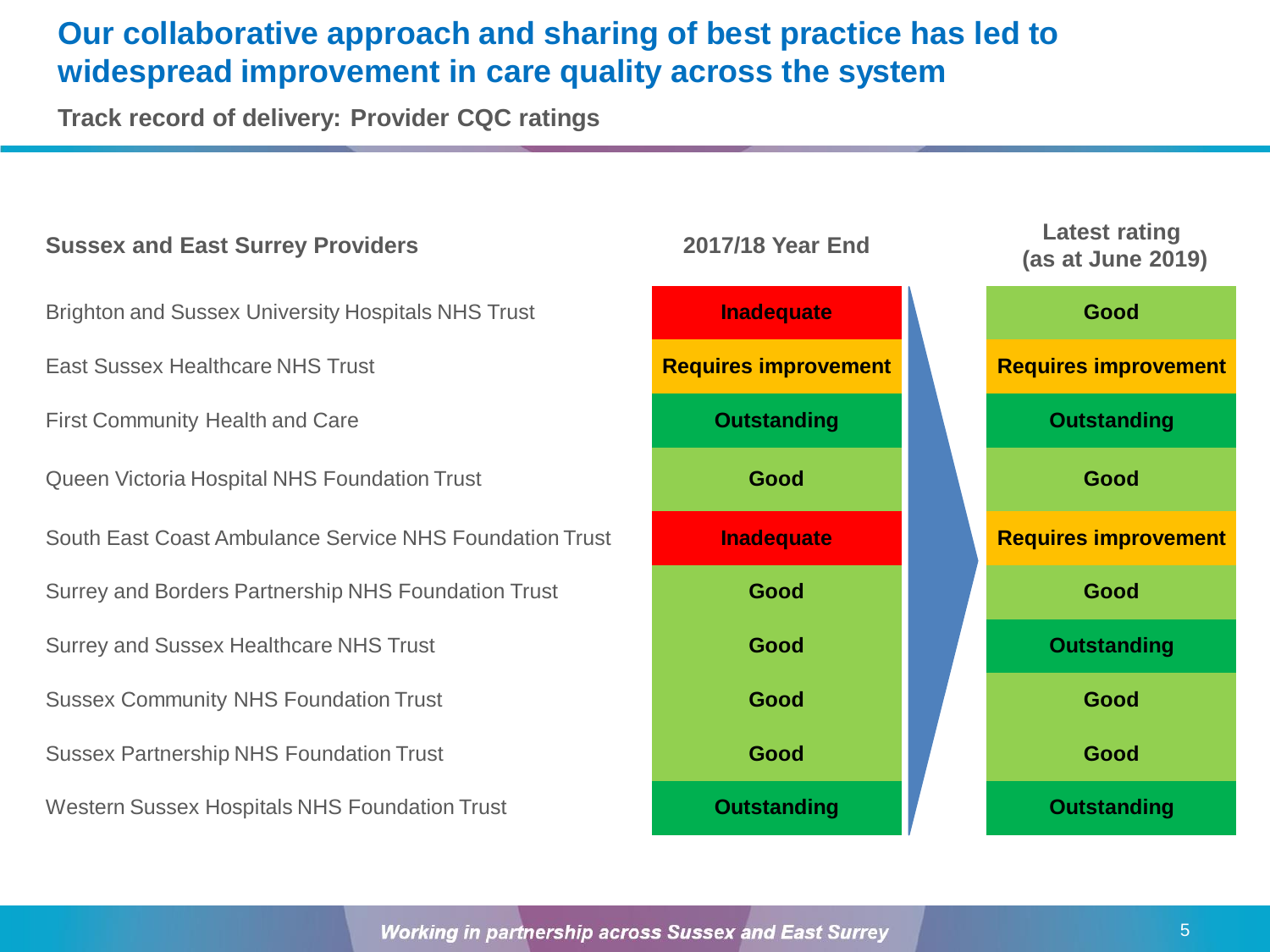#### **An STP-wide approach to Urgent & Emergency Care has enabled us to buck national trends, with 91.8% compliance with the 4-hour target in 18/19**

**Track record of delivery: A&E performance** 



Working in partnership across Sussex and East Surrey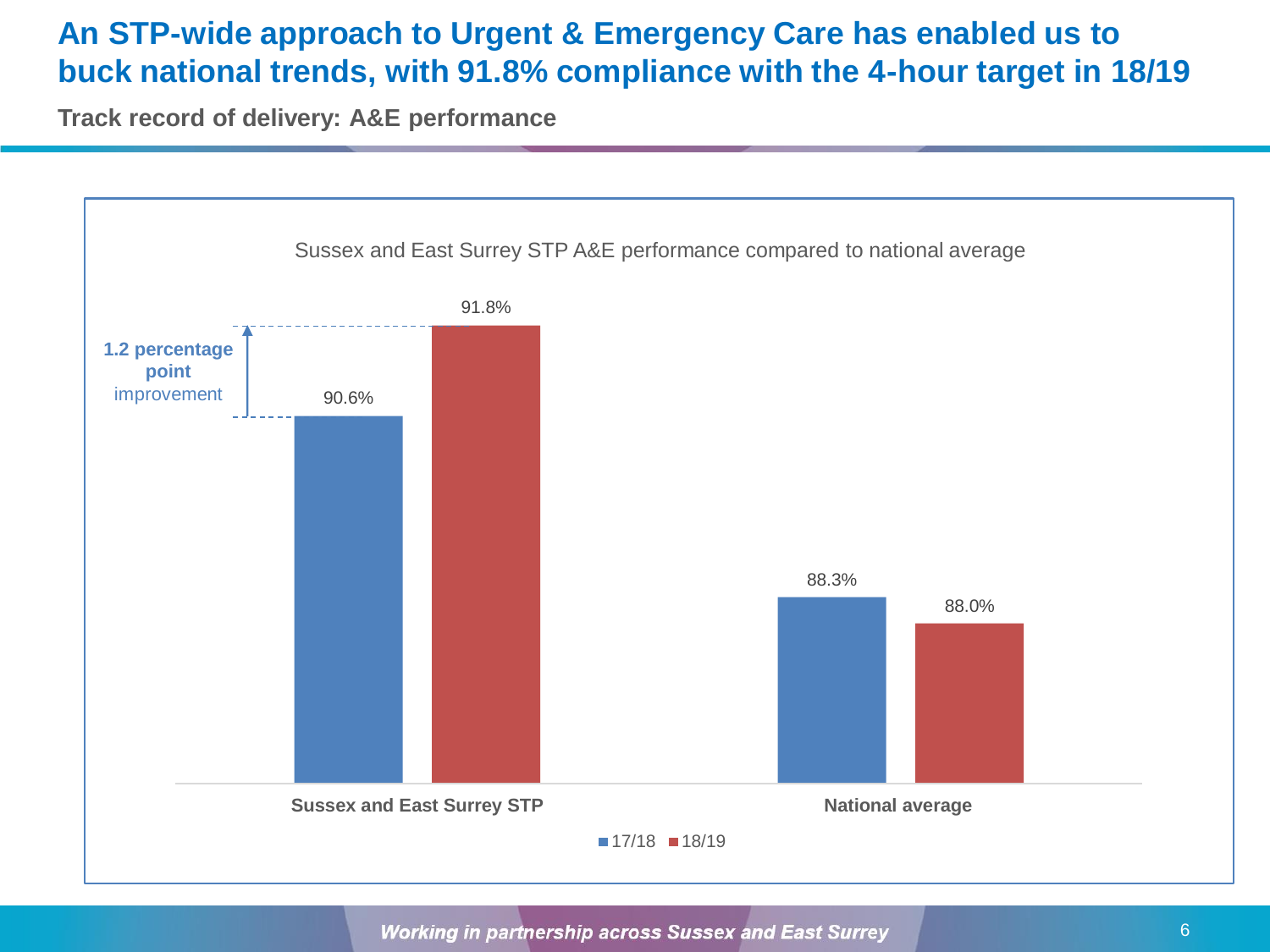### **Since 2016, the STP has made considerable progress in establishing integrated leadership, a shared vision and aligned ways of working**

**Leadership, relationships & governance: overall structure**



We have established the **fundamentals for successful integrated system working**, including:

- A co-developed and agreed **set of common principles**, providing the building blocks for our progression to becoming an ICS
- A commitment to **collaborative system leadership**, formalised through a signed compact agreement
- An **Independent Chair and SRO**
- **Senior clinical representation** throughout the STP organisational structure
- $\checkmark$  A core STP Team, funded by contributions from partner organisations
- Collaboration with **non-NHS colleagues**, including local government and the voluntary sector
- **Governance processes** agreed and endorsed by all constituent organisations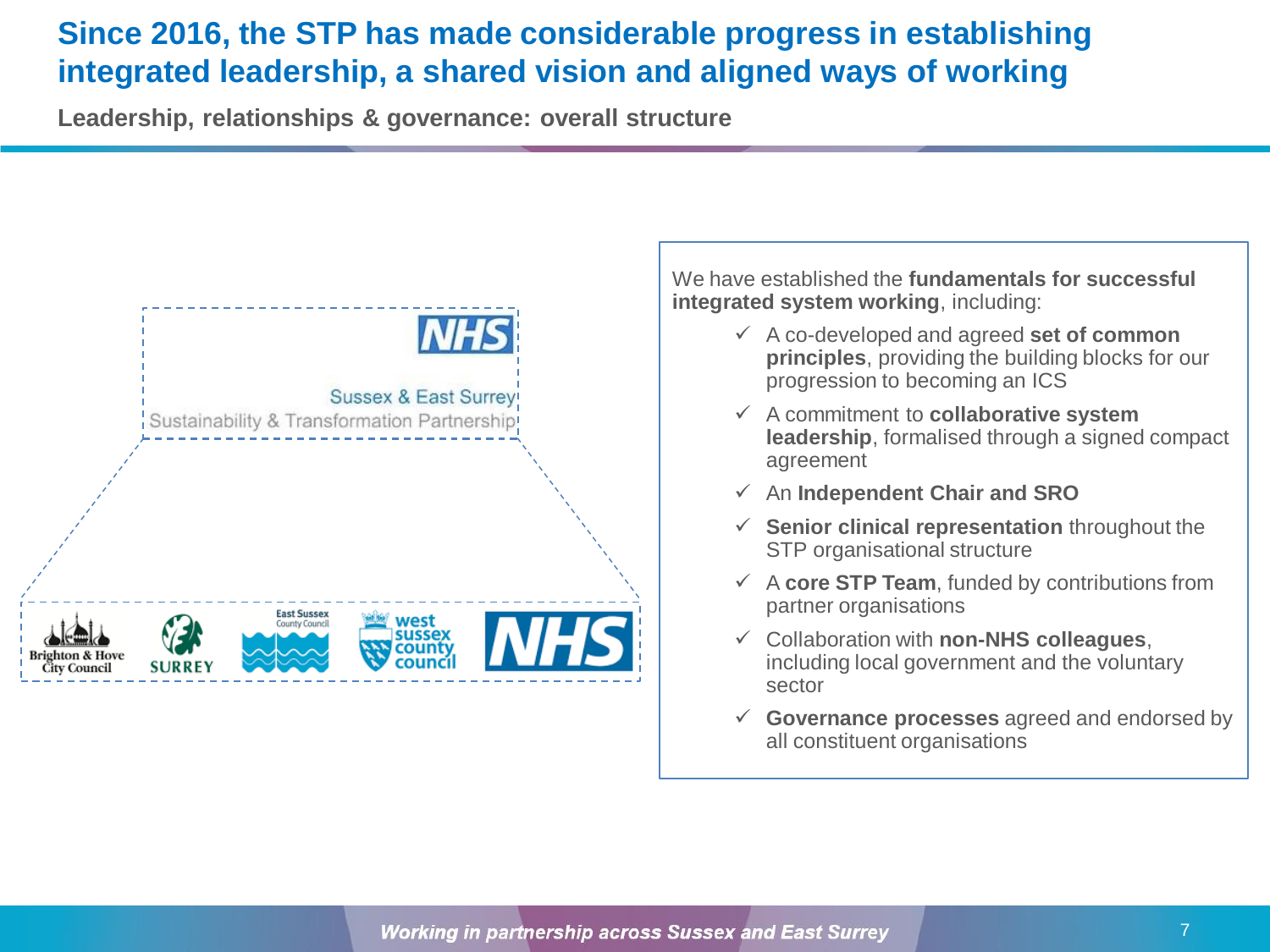#### **To facilitate collaboration and alignment across Sussex and East Surrey, we have transitioned towards having a single strategic commissioner**

**Leadership, relationships & governance: commissioning**

The eight CCGs within the STP work in a collaborative and joined-up way, with:

- A single **Chief Executive Officer**
- A **joint management team,** including at Senior Leadership level

This is ensuring:

- A **single commissioning 'voice'** across the whole footprint of the STP
- **Collaborative approach** to commissioning
- Closer **partnership working between commissioners and Trusts**, with movement to aligned incentive contracts which have helped drive financial improvements
- More rapid progress on **commissioning reforms**
- **Reduction in management costs,** enabling commissioners to deliver against savings targets

#### **Sussex and East Surrey Clinical Commissioning Groups**

**Brighton and Hove Clinical Commissioning Group** 

**Coastal West Sussex** 

**Clinical Commissioning Group** 

**Clinical Commissioning Group** 

**Eastbourne, Hailsham and Seaford** 

**Clinical Commissioning Group** 

Crawley

**NHS** 

**East Surrey Clinical Commissioning Group** 

**NHS Hastings and Rother Clinical Commissioning Group** 

*NHS*I **High Weald Lewes Havens** 

**Clinical Commissioning Group** 

**Horsham and Mid Sussex Clinical Commissioning Group**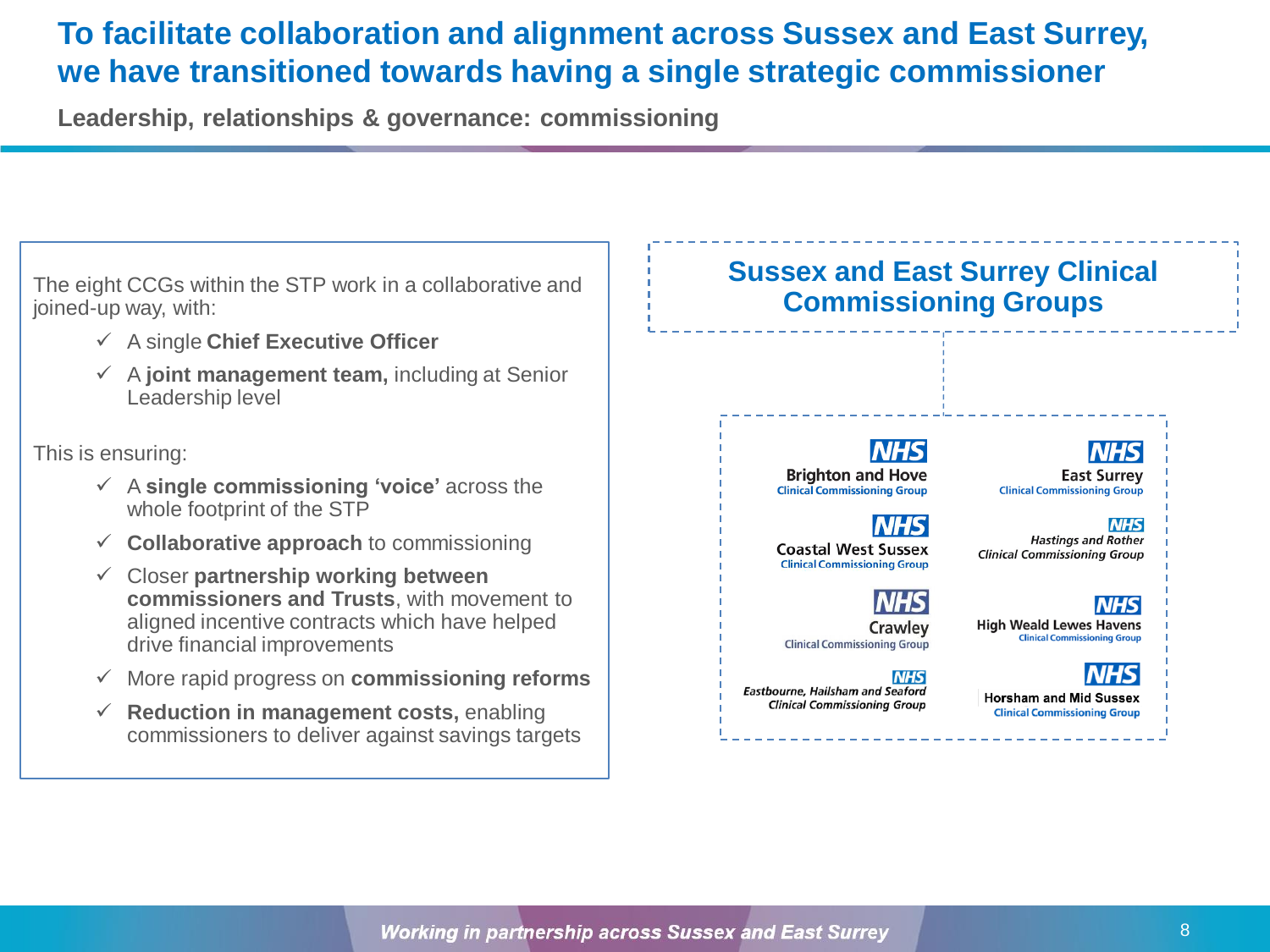### **Since the inception of the STP, we have also sought the views, experience and ideas of the public, staff, volunteers and carers**

**Leadership, relationships & governance: public engagement**

# **OUR HEALTH & CARE** Our FUTURE



Following the publication of the LTP and our local case for change, we established an **STP-wide public engagement approach**

- **Avoided duplication and mixed messages** historically an issue across the system
- Used **existing channels** and benefited from **economics of scale**
- Built on **previous engagement activities**  'Big Health and Care Conversation' and 'Shaping Health and Care'
- **Clinically-led, evidence-based**, transparent and clear

To maximise value, engagement has **followed a clear plan with strong branding**

- $\checkmark$  Three phases starting with scene setting and moving through to focus on specific areas
- Structured around **FUTURE branding**
- $\checkmark$  **Multiple channels** e.g. events, questionnaires, social media

Between February and April 2019 **we heard from over 850 people**

> Feedback is being used to **inform improvements**  to services, and the development of local plans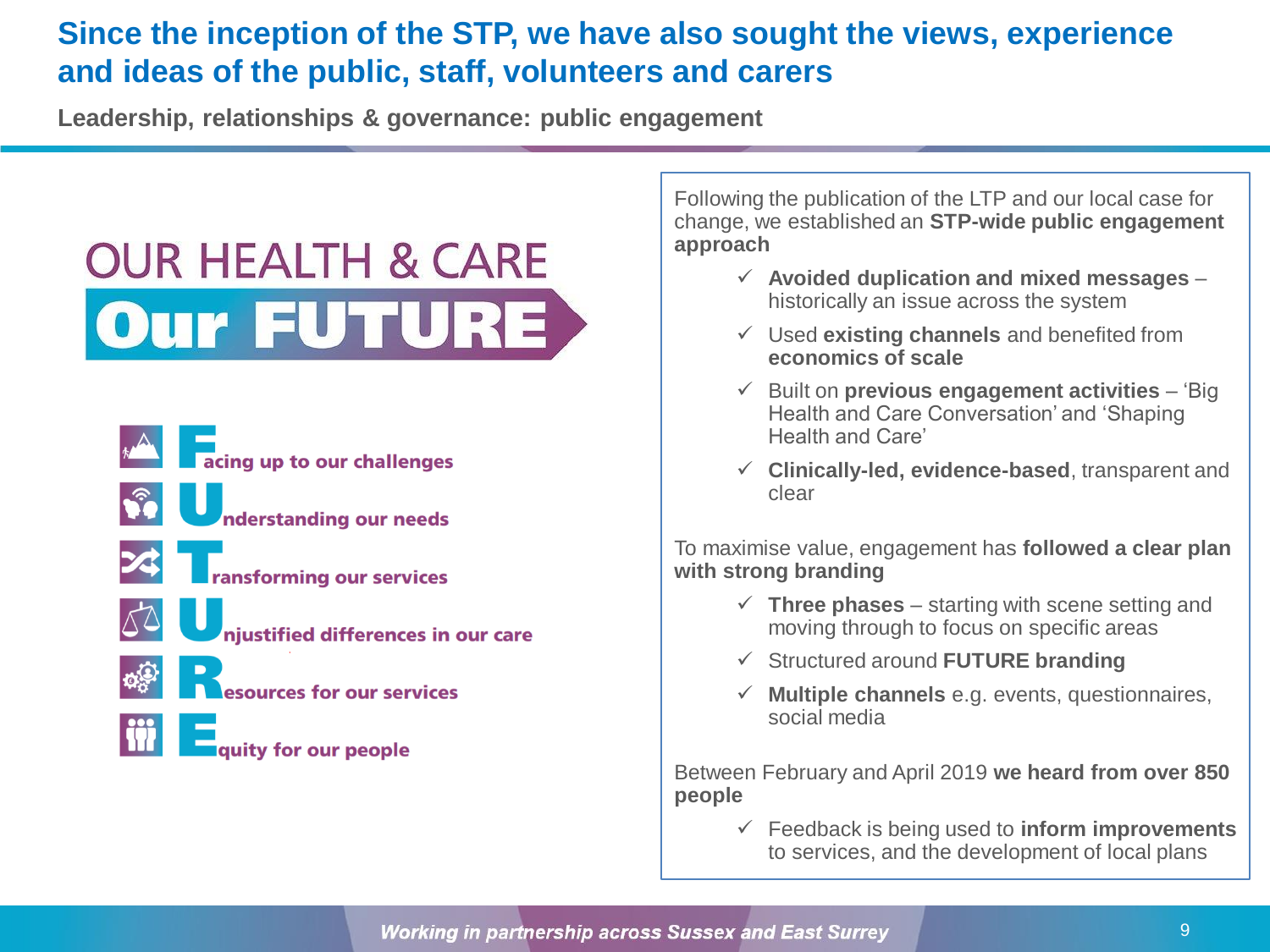#### **Using data from across the system, we have agreed our areas of strategic priority and where care re-design must occur**

**Care re-design: agreed areas of strategic priority**







Development of our 'Population Health Check' and identification of priorities **has had strong clinical leadership**

- $\checkmark$  Developed by Clinical and Professional Cabinet: Medical Directors, clinical chairs, Chief Nurses, NHSE, public health, AHSN and the Clinical **Senate**
- Fully endorsed **by all constituent organisations**

With an aligned view we are able to **drive ahead with system-wide care re-design**:

- Has **triangulated extensive previous analysis and insight** into a single case for change
- Renewed **focus on 'value', population health management and prevention**
- $\checkmark$  Shared understanding of the areas of **unwarranted clinical variation**, and the need to resolve them
- Consistent **message and prioritisation** across the STP
- $\checkmark$  Improved **collaboration** between organisations, clinicians and the public, with **sharing of best practice**
- $\checkmark$  Is helping to **inform system-wide workforce**, **finance, estates and activity planning**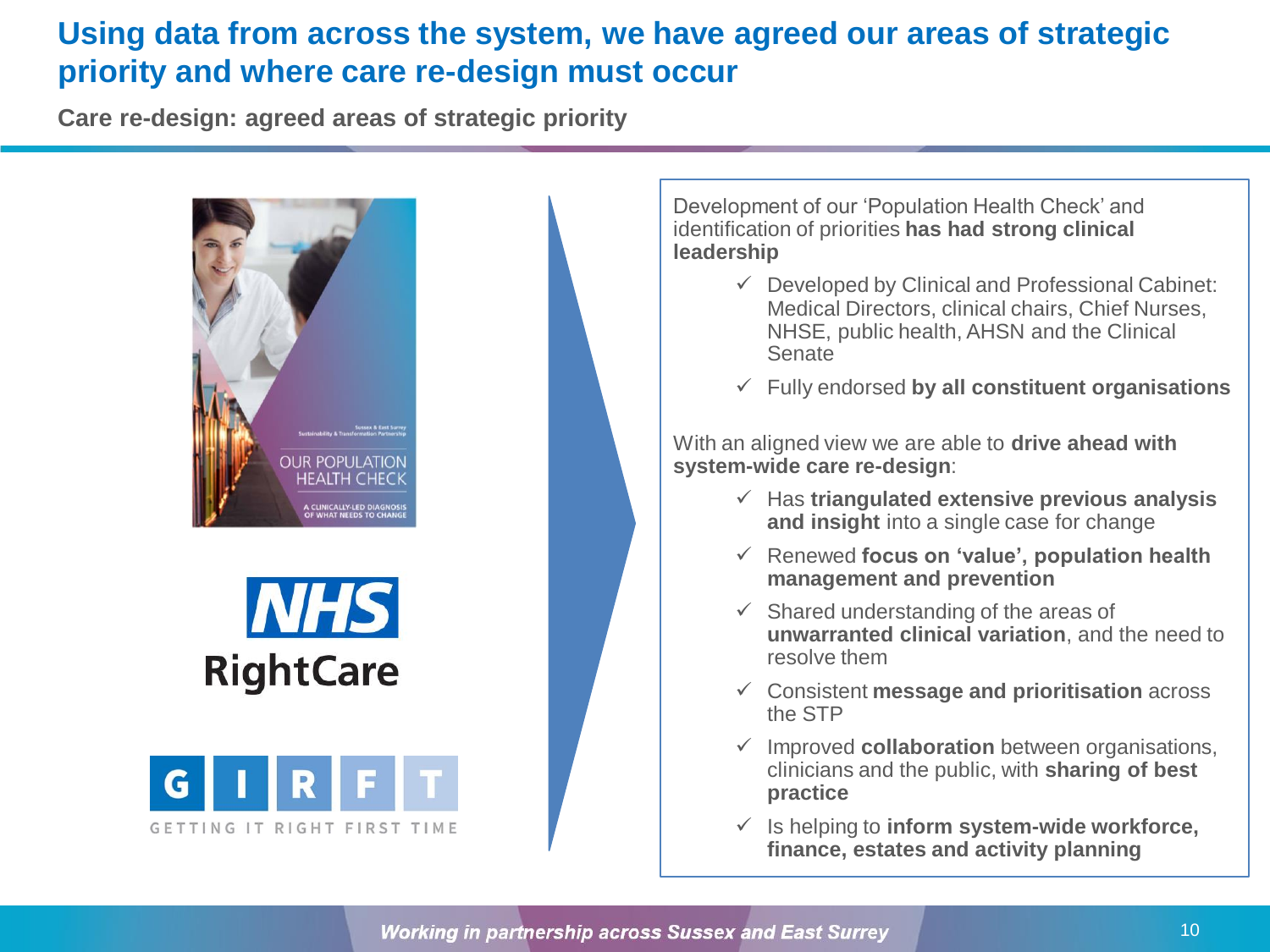## **Collaboration at Place-level has allowed us to improve multiple aspects of health and care, including well-being and prevention**

**Care re-design: prevention and well-being case studies**



 **96% of primary and secondary schools** have developed and are delivering whole school health improvement plans





#### **East Surrey Well-being Prescription Service**

- Partnership between **Local Councils, GPs and CCG**
- $\checkmark$  GPs, health and social care workers can refer to Well-being Advisors, who **identify individual needs and signpost** to relevant local services
- $\checkmark$  Able to help with issues ranging from weight management **and diet,** through to **social isolation and well-being**
- 77% of those who used the service say they have **made a positive change to their lifestyles**
- 75% of people have **visited the GP less often** since using the service